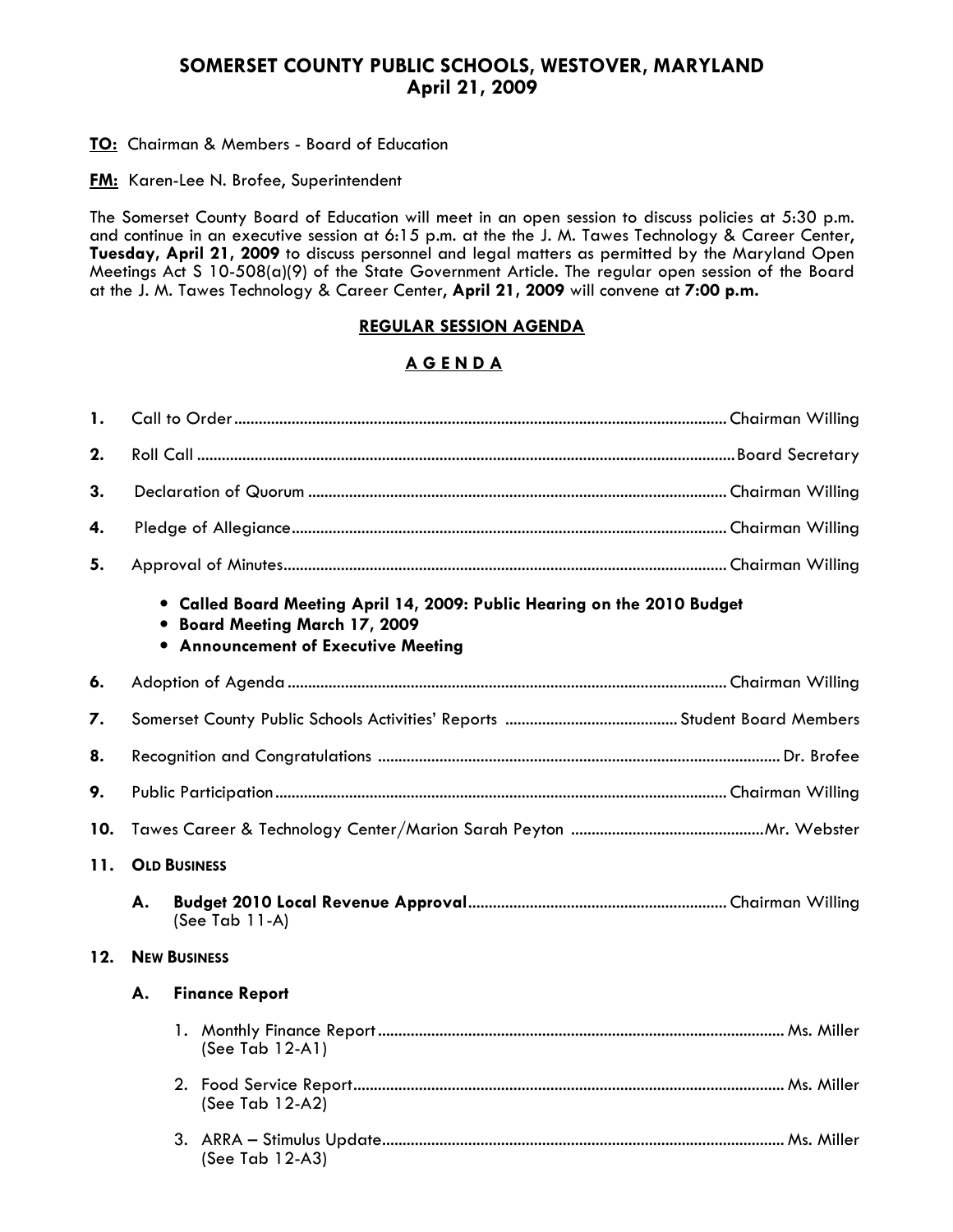#### B. Student Services Report

|                                              |  | $(See Tab 12-B1)$                                                   |  |
|----------------------------------------------|--|---------------------------------------------------------------------|--|
|                                              |  | (See Tab 12-B2)                                                     |  |
|                                              |  | (See Tab 12-B3)                                                     |  |
|                                              |  | Administration of Medical Assistance by Students<br>(See Tab 12-B4) |  |
| C.<br><b>Technology Update</b>               |  |                                                                     |  |
|                                              |  | (See Tab 12-C1)<br>Ms. Hopkins                                      |  |
|                                              |  | (See Tab 12-C2)                                                     |  |
| D.<br>(See Tab 12-D)                         |  |                                                                     |  |
| Е.<br><b>Facilities &amp; Transportation</b> |  |                                                                     |  |
|                                              |  |                                                                     |  |
|                                              |  | Washington High School, Limited Renovation<br>(See Tab 12-E1)       |  |
| F.                                           |  | <b>Human Resources' Report</b>                                      |  |
|                                              |  | (See Tab 12-F1)                                                     |  |
|                                              |  | (See Tab 12-F2)                                                     |  |
|                                              |  | (See Tab 12-F3)                                                     |  |

14. May 2009 – May 26, 2009, a closed session meeting will be held at 6:0 0 p.m. and an open regular session meeting at 7:00 p.m. at the J.M. Tawes Technology & Career Center.

### 15. Adjournment